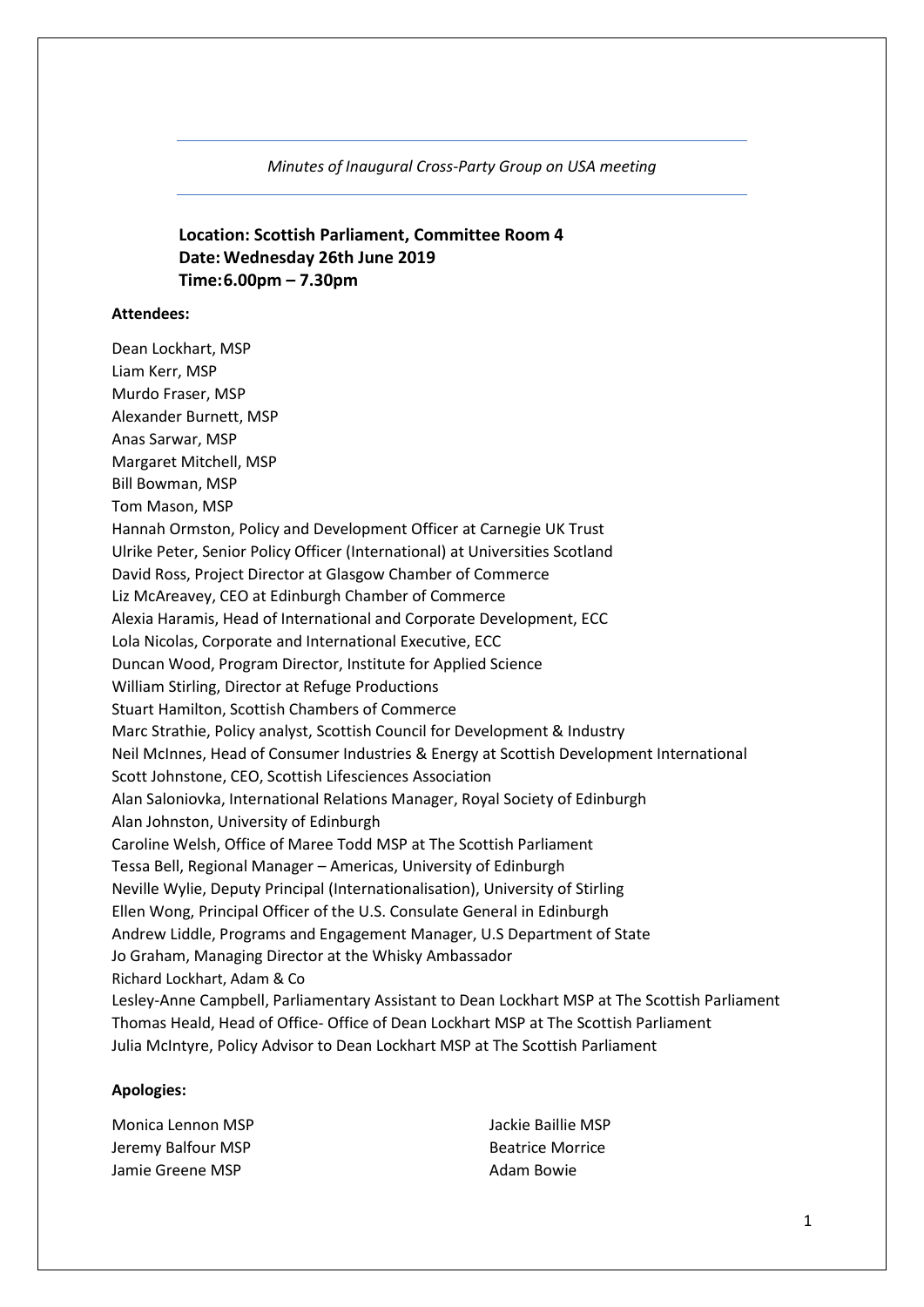Martin Bell James Withers Kenny Bowie Allan Hogarth Rebecca Groundwater Sandy Kennedy Russell Dalgleish

Stuart Patrick Llinos Jones Richard Clarke David Birrell Sarah Deas Sara Cook

#### **Speaker**

Ellen Wong, Principal Officer of the U.S. Consulate General in Edinburgh, Scotland, United Kingdom

### **Facilitator**

Dean Lockhart, MSP Mid Scotland and Fife

### **1. Welcome, apologies and introductory remarks**

Dean Lockhart MSP (DL) welcomed everyone to the first meeting of the Cross Party Group on the USA.

DL noted that there were eight apologies for absence: Monica Lennon MSP, Jeremy Balfour MSP Jamie Greene MSP, Jackie Baillie MSP, Beatrice Morrice, Adam Bowie, Martin Bell, James Withers, Kenny Bowie, Allan Hogarth, Rebecca Groundwater, Sandy Kennedy, Russell Dalgleish, Stuart Patrick, Llinos Jones, Richard Clarke, David Birrell, Sarah Deas, Sara Cook

DL welcomed the Principal Officer of the U.S. Consulate General in Edinburgh, Mrs Ellen Wong (EW).

DL suggested going round the table so the attendees could introduce themselves and explain about their interest for joining the group.

The attendees expressed interest in focusing on the following topics:

- International trade and economics: looking at opportunities for both people and businesses; the energy sector was also mentioned; interest in setting up connections to help business-tobusiness meetings during the trade missions between Scottish and Americans companies; helping companies to better understand how to tap into the American market to sell and invest with a special interest to reach out to the right states ; existing Memorandum of Understanding (MoU) was mentioned by the representative of the Glasgow chamber of Commerce ; supporting businesses and banks to better understand the American market and find out opportunities for Scottish businesses; legal issues were also mentioned.
- Educational links and external exchanges between the Scottish and the American universities: finding a way to encourage more Scottish students to go and study into the US and vice-versa and developing ways of sharing research and information.
- Cross cultural exchange: how to build relationships and connections with the US on cultural and artistic projects
- Tourism sector
- Scientific and technical cooperation: there are many opportunities for Scottish business in life sciences, therapeutics as well as medical and digital devices. DL noted the diversity and the good representation of the different sectors attending the session.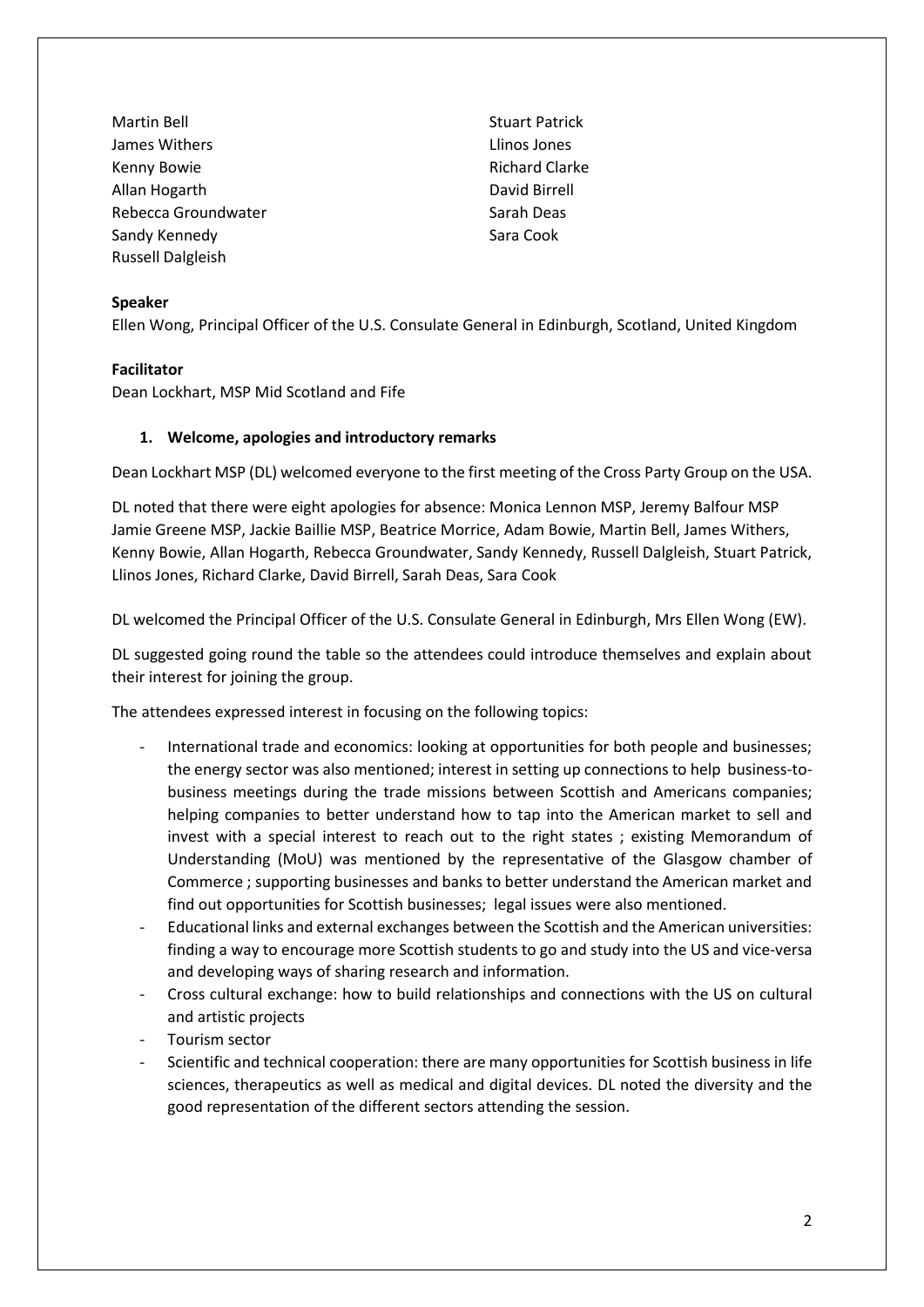## **2. Guest Speaker**

## **2.1 Principal Officer of the U.S. Consulate General in Edinburgh, Mrs Ellen Wong (EW).**

EW thanked the attendees and the representatives of the Edinburgh Chamber of Commerce for agreeing to take on the secretariat role for the group.

EW began the discussion highlighting how impressed she has been with the historical links between the US and Scotland, dating back to the US Declaration of Independence. EW highlighted the very strong presence of Scots in America. EW informed the group of the success of Scottish exports to the US, particularly during 2018 with over 5 billion exports to the US with a heavy representation of the food and drink sector. EW explained that it is currently a prime time for businesses to develop links with the US. EW also noted the increasing number of American citizens (the numbers are up by 100K in 2017) visiting all areas of Scotland, particularly because of the interest in Outlander. Likewise there are many Scottish themed events being held in the US such as Highland Games.

Regarding education, EW added that there are more American students studying in Scotland rather than anywhere else in the UK, particularly in Edinburgh, Glasgow and St. Andrews. This is partly due to there being similarities between the two educational systems.

In terms of cultural links, EW referred to the high number of links and twinning associations between Scotland and the United States. EW also highlighted the increasing number of American visitors and US performers during the Edinburgh Festival.

EW thanked again the delegates for joining the group and is looking forward to working together with the CPG USA group to build on US Scottish links.

### **3. Change of Secretariat for the Group**

The Edinburgh Chamber of Commerce represented today by Liz McAreavey, CEO, and Alexia Haramis, Head of International & Corporate Development, are in charge of the secretariat for the CPG USA group.

### **4. Open discussion on fostering business and trade relations between Scotland and US**

DL opened up the discussion on trade.

Liz McAreavey (LMcA) explained some research is being carried out on the Edinburgh Chamber's current exporter database to determine which exporters might want to export to additional markets and a significant proportion of these will be to the US. The US is a priority market for the Edinburgh Chamber of Commerce (ECC) members and are in the process of gathering further information from businesses to find out which states in the US are of potential interest to members so that they are able to target certain states and set up trade missions. Alexia Haramis (AH) explained that ECC is also working with non-member companies to encourage bilateral trade and are in discussions with the Boston Chamber of Commerce and the Austin and Nevada governments on potential trade visits. DL was interested in knowing if the database of businesses interested in the US market if it can be made public, LMcA explained that ECC is unable to share the database due to General Data Protection Regulation.

Neil McInnes (NMcI) said that Scottish Development International (SDI) was pleased to be participating in this CPG. NMcI highlighted the significant proportion of international trade specialists based in the US to support Scottish businesses in Boston, Chicago, San Jose and Houston with 25 staff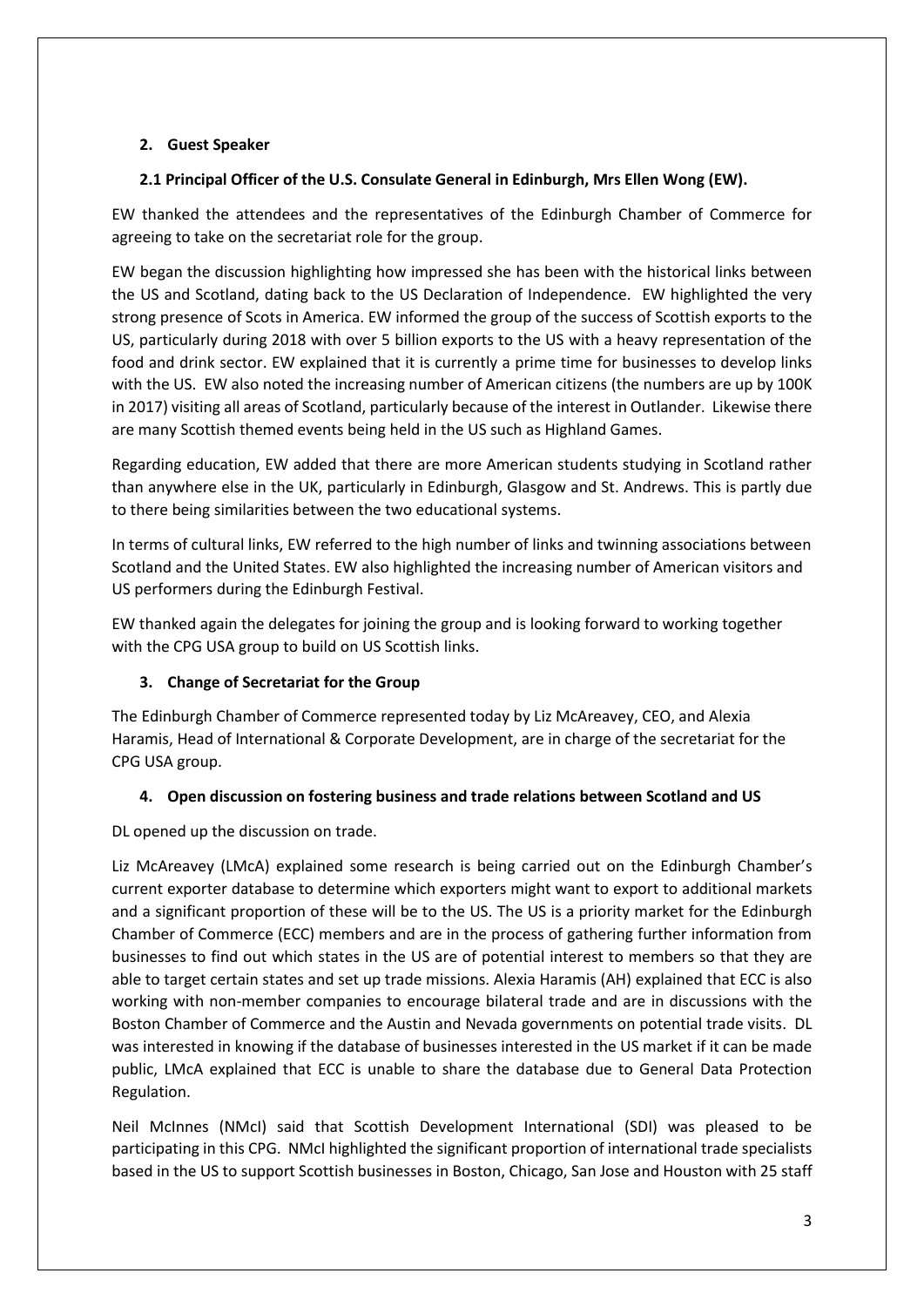in market. Their focus on the US is on 50% Trade and 50% Investment. NMcI also explained that American consumers have a particular interest in Scottish food and drink products. The trade missions in the pipeline will be focussing on the East and North East Coast of the US. Investment in this region of the US is purely focused on new energy. NMcI also informed that SDI run a trade mission to Boston in the Fintech sector and in Q4 a trade mission focusing on the healthcare sector. NMcI stated how SDI is keen to work with the Chamber network on some of these trade missions.

EW revealed that new energy and natural resources sector is a growing sector and that discussions are already taking place with Aberdeen with regards to transitioning away from Oil and Gas and exploring newer energy sources.

Stuart Hamilton (SH) spoke about the International Trade Partnership funding that the Scottish Chambers of Commerce (SCC) have received from the Scottish Government and spoke about the eligibility criteria, stating that the participating companies have to be cross-sector companies. SCC is working on an on-line portal to gather all the upcoming inward visits, market awareness events and outward trade missions in order to allow businesses to access this information.

Scott Johnstone (SJ) from the Scottish Life Science Association advised that the Association knows specifically what their businesses are looking for and work in a very targeted approach for their sector.

SJ announced that Kentucky and Indiana are very attractive states. The outputs for life science in Scotland is around £4 billion verses £78 billion for the US. SJ added that there are opportunities for trade in fly-over states.

EW commented that organisations should look at state level partnerships and also suggested looking at trading relationships on a regional level. EW also noted that there are officials based at the Embassy in London that can assist businesses wanting to trade with the US.

Duncan Wood (DW) added that the GDP of Scotland is similar to the GDP of the state of Alabama and reminded that the approach is very different between federal and state level. The dollar has been strengthened which is a good incentive to sell to the US. The customs constantly review tariffs and quotas but this depends on the political situation.

Concerning a free trade agreement between the UK and the US, EW said that negotiations could not begin until the EU withdrawal has taken place.

DL suggested discussing e-commerce as a route to market. NMcI emphasized that for the food and drink sector it depends more on targeting the distributors to sell the products. NMcI added that SDI's e-commerce team have been focussing more on the Asian market but noted that the SDI team are working on opening up opportunities in this area to other markets including the US.

#### **5. Open discussion on educational links**

DL suggested discussing links with education and specific connections between the universities.

Tessa Bell (TB) agreed and revealed that Scotland currently has high levels of US student recruitment. US Universities continue to be attractive to Scottish students, however the high cost of the fees continues to be a challenge.

Neville Wylie (NW) noted that it is important to strengthen relations with the US within Science Research as the US has an excellent Science Research infrastructure.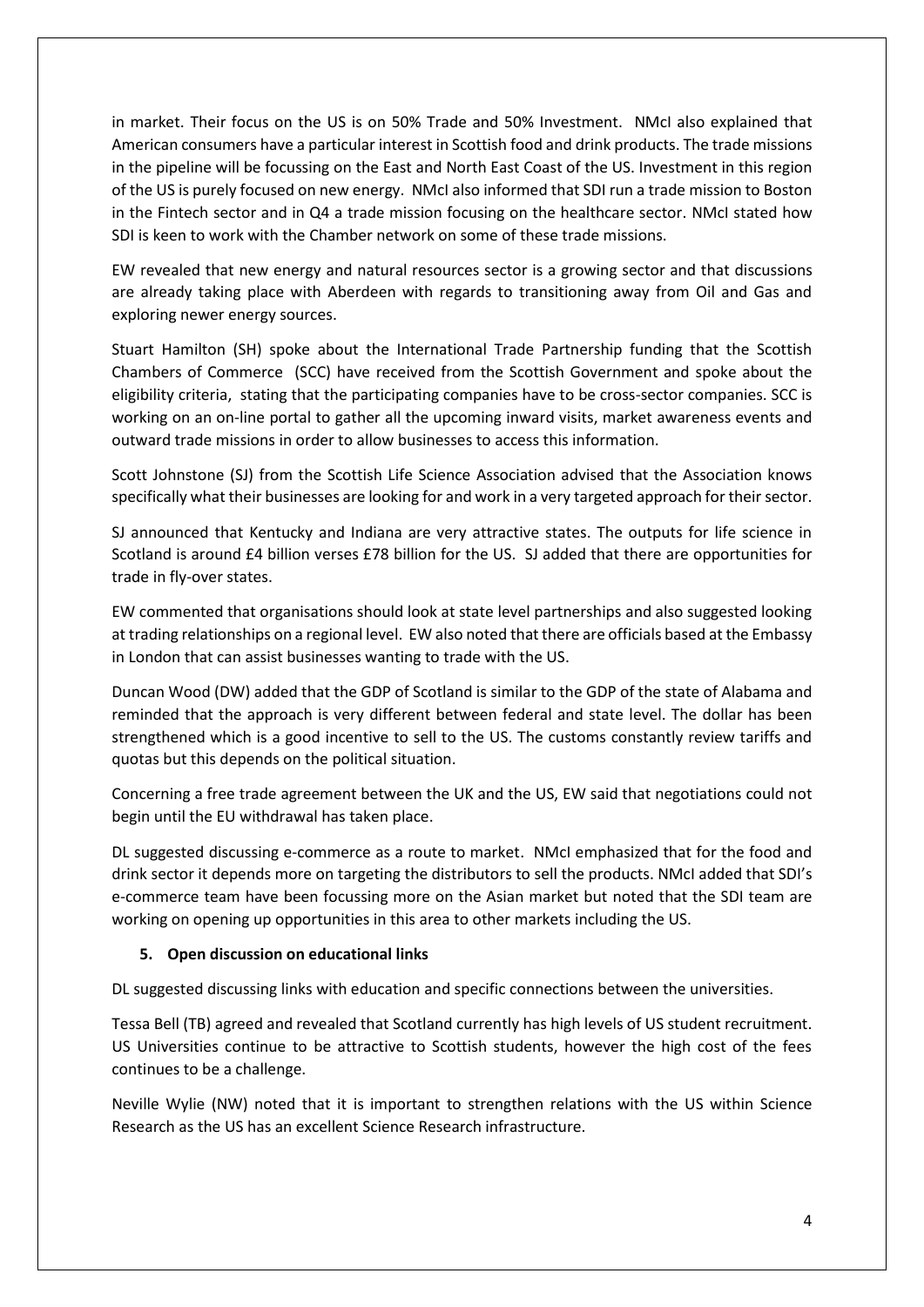EW stated that the alumni network in the US are accustomed to being approached on a regular basis for jobs and financial contributions. On another note, EW highlights the on-going restrictions for US students obtaining visas.

DL asked NMcI if he could highlight the opportunities of gaining access to the Global Scots Network. NMcI commented that SDI have been tasked to grow the network from 600-3000 Global Scots and the key way of delivering this will be through alumni relationships and working with the universities.

## **6. Open discussion on cultural and sporting connections**

LMcA emphasized the importance of connectivity and direct flight connections. According to Edinburgh Airport, the Edinburgh – Boston air link is currently the busiest route. The direct routes generate more trade. DL commented that perhaps this CPG could focus on trying to increase the direct airlinks with the US.

Caroline Welsh (CW) mentioned the importance of setting up an online hub for Scottish graduates and highlighted the importance of offering Master courses in American studies.

SJ reminded the importance to distinguish worker and non-worker travellers. EW recommended using Global Entry to speed up entry electronically. This process would save time for travellers and facilitate movement.

Anas Sarwar (AS) mentioned that it is interesting to look at how culture can improve peoples' lives through connecting people internationally.

EW mentioned how charitable giving is big in the US and worth exploring and that there are numerous Scottish Foundations with bases in the US receiving considerable US funding.

EW concluded that this type of session and conversation carries huge benefits in terms of bringing together all interested parties across all sectors under one umbrella to build links and work together on a strategy to build on future US/Scottish collaborations.

## **7. Actions**

- $\triangleright$  To Create an on-line communication platform for the group, ECC to create a LinkedIn USA CPG Group.
- $\triangleright$  DL to contact SRU to join this group
- $\triangleright$  To explore inviting Golf Tour operators join this group
- $\triangleright$  To form a subgroup for trade missions, with SDI and SCC to be part of this group, SH to share all the information regarding inward and outward trade missions.
- $\triangleright$  EW to let the group know when the Council of American States next visits Scotland
- $\triangleright$  EW to invite Delta to join this group
- $\triangleright$  EW to suggest setting up an event to discuss experience of doing business in the US.
- $\triangleright$  EW to suggest inviting other new members to join the next meeting.
- ➢ EW to facilitate the introduction between the Scottish Chambers and American Chambers of Commerce in the United States.
- $\triangleright$  Creation of an online hub for the US and alumni
- $\triangleright$  To work on improving direct air-links between the US and Scotland

### **8. AOB**

DL thanked all for attending the meeting.